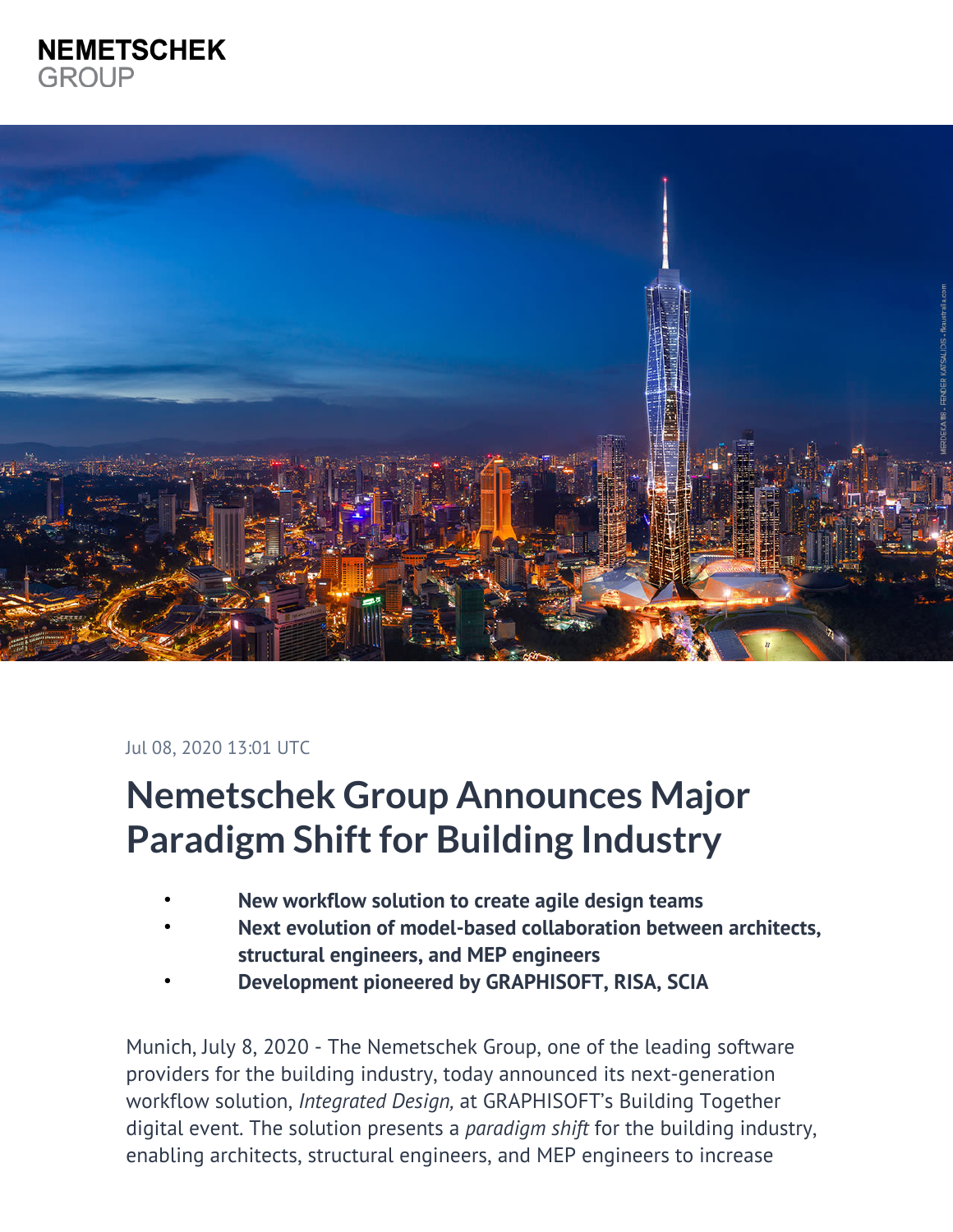collaboration by working as agile teams.

According to recent studies, the productivity of the construction industry grew by only one percent annually over the last 20 years. As a result, the industry lags far behind other sectors. In addition, cost or time overruns occur in a large majority of projects. The lack of productivity gains and the inefficiencies are partly due to the loose connection between the different professions, who typically work on their own dataset separately. In the design process of a building, currently 30 percent of the time is spent on coordination between architects, structural and MEP engineers, energy experts, and others.

"We must challenge the traditional processes of our industry to improve. Our vision is to help design professionals move from an asynchronous, dataprotective way of working to agile cross-disciplinary teams, where they share all essential project information in real-time," said Viktor Várkonyi, Chief Division Officer of the Planning & Design Division and member of the Executive Board of the Nemetschek Group, at the Building Together digital event. "For instance, instead of perfecting collision detection, why not invent processes that avoid those collisions occurring? Our technology will enable our customers to spend the majority of their valuable time on the creative design process."

Led by [GRAPHISOFT,](http://www.graphisoft.com/) [RISA](http://www.risa.com/) and [SCIA](http://www.scia.net/), numerous brands of the Nemetschek Group have been involved in the development of this multidisciplinary teamwork environment. "Our Group approach of putting customers first and driving open standards and interoperability has formed the basis for this innovation," Viktor explained.

"With this new integrated approach, architects, structural engineers, and MEP engineers can work together on design processes, in a more cross-functional, interactive, and collaborative manner," explained Huw Roberts, CEO of GRAPHISOFT. "It is exciting to see how the Nemetschek Group brands joined forces in developing this next-generation tool."

With the BIM working method as a joint database, all disciplines work on their own tasks and parameter sets in a centralized model. "Model duplication should be a thing of the past," said Amber Freund, CEO of RISA. "Architects and engineers can work as one integrated multidisciplinary team and with real collaboration. This will allow them to present fast decisions focusing on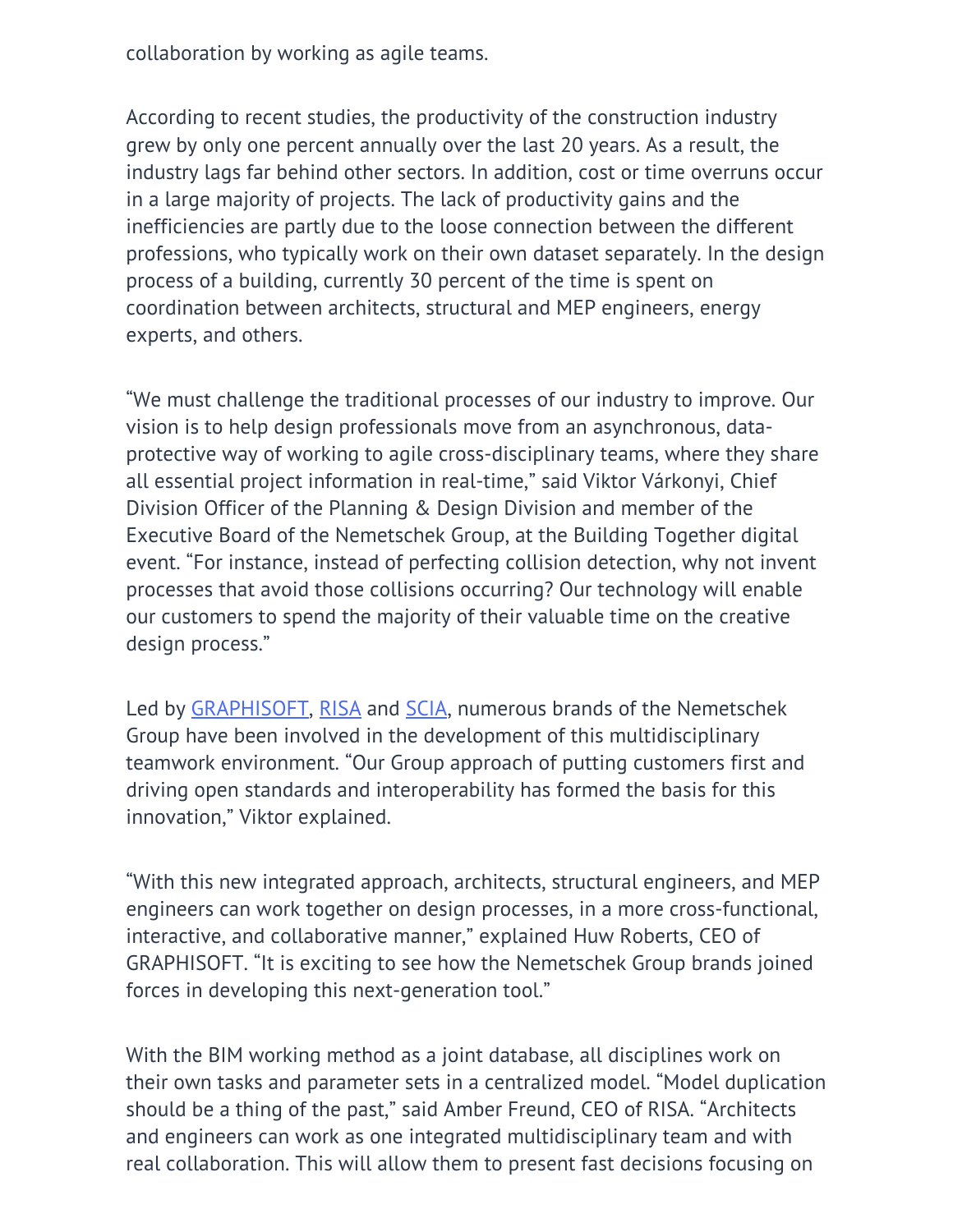customer needs," added Hilde Sevens, CEO of SCIA.

"The *Integrated Design* workflow will significantly change the way architects and engineers work together," says Viktor. "The result will be great buildings delivered on time and on budget – a novelty for the building Industry."

#### **About GRAPHISOFT**

[GRAPHISOFT®](https://www.graphisoft.com/) empowers teams to create great architecture, through awardwinning software solutions, learning programs, and professional services for the Architecture, Engineering, and Construction industry. Archicad®, the architects' BIM software of choice, offers a complete end-to-end design and documentation workflow for architectural and integrated architectural and engineering practices of any size. BIMx®, the most popular mobile and web BIM app, extends the BIM experience to include all stakeholders in the building design, delivery, and operations lifecycle.BIMcloud®, the AEC industry's first and most advanced cloud-based team collaboration solution, makes real-time collaboration possible across the globe regardless of the size of the project and the speed or quality of the team members' network connection.GRAPHISOFT is part of the Nemetschek Group. To learn more visit [www.graphisoft.com](http://www.graphisoft.com/)

#### **About RISA**

RISA has been developing leading-edge structural design and optimization software for over 30 years. Our products are used by 24 of the top 25 US design firms in over 70 countries around the world for towers, skyscrapers, airports, stadiums, petrochemical facilities, bridges, roller coasters and everything in between. The seamless integration of RISA-3D, RISAFloor, RISAFoundation, RISAConnection, RISA-2D and RISASection creates a powerful, versatile, and intuitive structural design environment, ready to tackle almost any design challenge.

With RISA's versatile modeling environment and intuitive graphic interface, you can model any structure from bridges to buildings in minutes. Get the most out of your model with advanced features such as moving loads, dynamic analysis, and over 40 design codes. With RISA, structural design has never been so thorough or easy.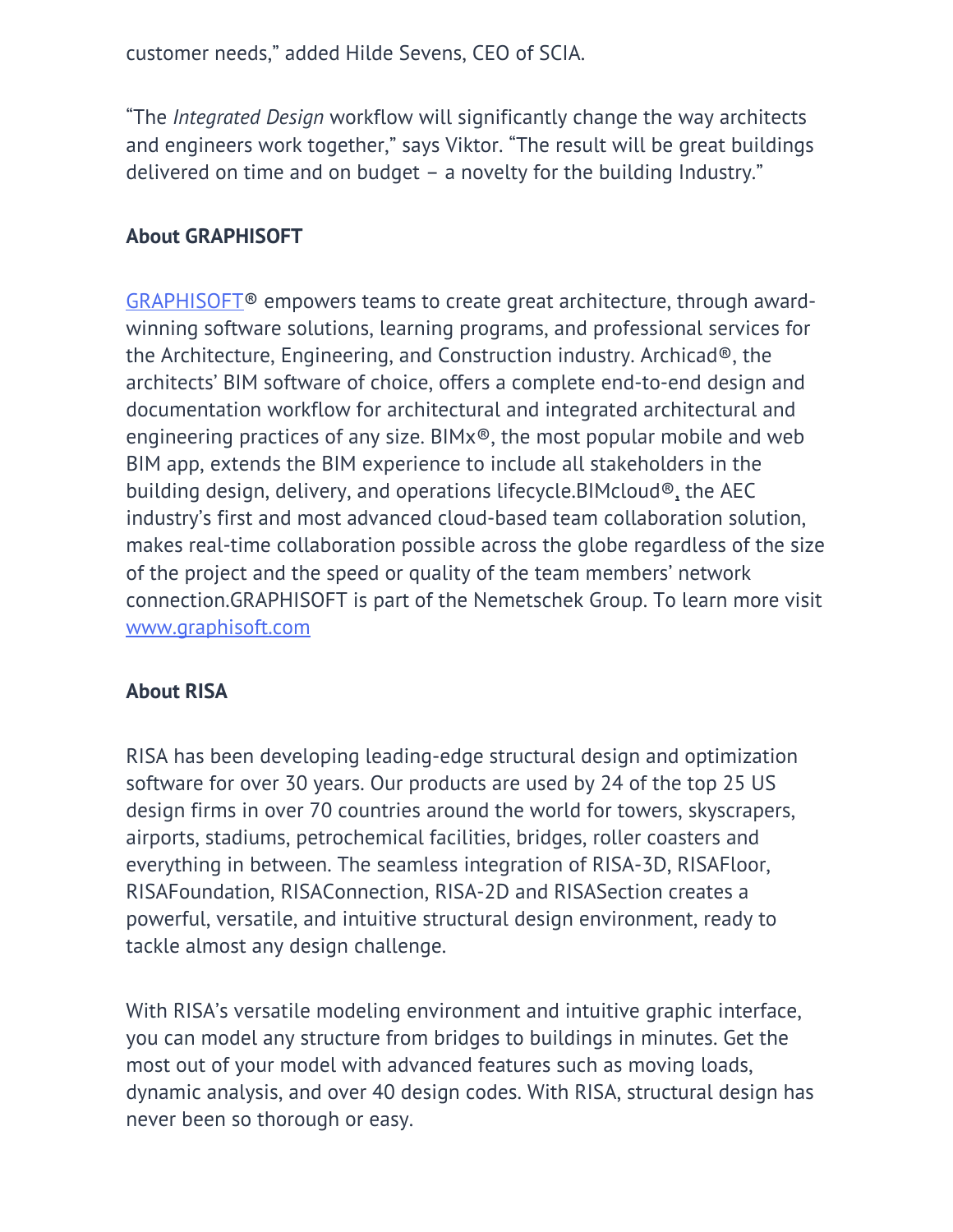### **About SCIA**

Founded in 1974, SCIA has become one of the world's leading developers of structural design and analysis software that supports the Open BIM process. SCIA is a wholly owned subsidiary of the globally operating [Nemetschek](http://www.nemetschek.com/) [Group,](http://www.nemetschek.com/) a leading global software provider for the Architecture, Engineering and Construction market (AEC) and the only corporate group covering the entire lifecycle of construction and infrastructure projects, currently counting over 5 million customers worldwide. SCIA's core purpose is to help users to create their best structural designs. To do so, the company provides powerful, cutting-edge software through a continual process of improvement, innovation, and customer input.

SCIA Engineer is an integrated, multi-material structural analysis and design software for all kinds of structures. Its wide range of functionality makes it the ideal partner for the design of office buildings, industrial plants, bridges or any other project, all within the same easy-to-use environment. The software is powered by SCIA's dedicated and passionate team of structural engineering devotees. SCIA Engineer supports Open BIM and is IFC certified for import and export.

## **About the Nemetschek Group**

The Nemetschek Group is a pioneer for digital transformation in the AEC industry. As the sole corporate group worldwide, Nemetschek covers the entire life cycle of building and infrastructure projects with its software solutions and guides its customers into the future of digitalization. With intelligent and innovative software solutions, the Nemetschek Group increases quality in the building process and improves the digital workflow of all those involved in the building process. This revolves around the use of open standards (Open BIM). The innovative solutions of the 16 brands in the four customer-oriented divisions are used by around six million users worldwide. Founded by Prof. Georg Nemetschek in 1963, the Nemetschek Group today employs more than 2,800 experts.

Publicly listed since 1999 and quoted on the MDAX and TecDAX, the company achieved a preliminary revenue amounting to EUR 556.9 million and an EBITDA of EUR 165.7 million in 2019.